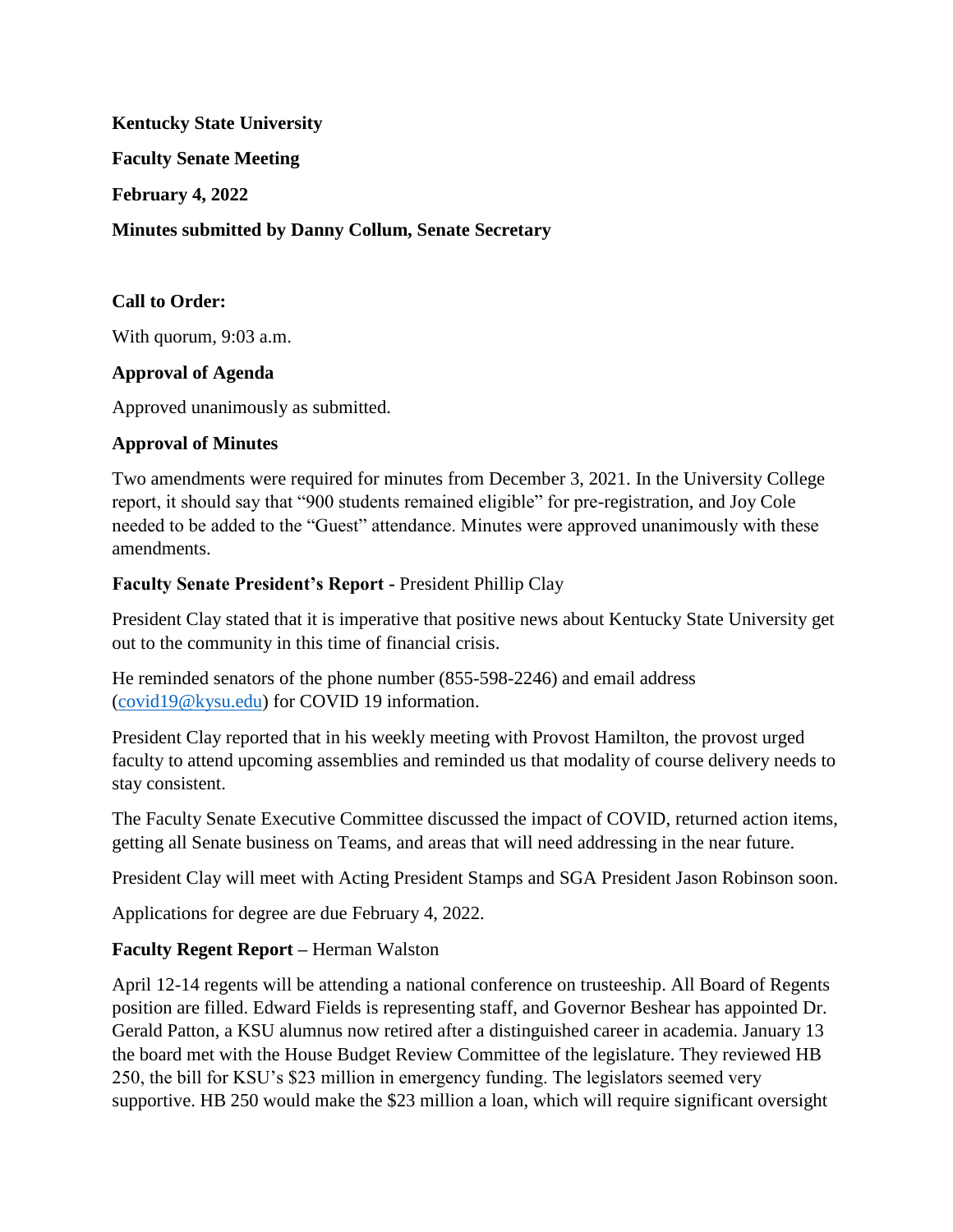and eventual repayment, but with possible forgiveness if all conditions are met. We should hear something about fate of HB 250 soon.

Yesterday the board held a special called meeting. They heard an update on budget issues to look at between now and June 30. Also at that meeting, Roger Reynolds was chosen as board secretary and Paul Harnice became vice-chair. New Chief Financial Officer Gerald Shields will serve as board treasurer. The board heard an update on the presidential search from Travis Powell. The job description is out there. There are about 30 applications so far. The next step begins March 29.

Regarding the Management Improvement Plan from CPE, many of the things CPE wants from us on finances are now being done. We are now working to find \$7 million that will need to be cut for the Fiscal Year 2023 budget. This amount represents the structural deficit that KSU has been running.

Greg Rush of the CPE gave a presentation on this in which he put forward one possible scenario for cutting this \$7 million: This included salary reductions, elimination of faculty and staff positions and enlarged class sizes. Rush and Board Chair Farris stressed that these are only proposals. Nothing has been decided and there will be opportunity for input from throughout the university before decisions are made.

The floor was opened for questions for Regent Walston, and a senator stated that all six current candidates for tenure and promotion had just received a letter from the acting president stating that this year's tenure and promotion process was suspended until further notice. This suspension came on the last day for the president to act on this year's applications. The senator asked if the Board of Regents knew about this action or had approved it.

Regent Walston answered that this did not come up in the Board of Regents.

# **General Education Update –** Bruce Griffis

All faculty teaching general education courses should have an assessment plan for the course and carry it out. Contact him if you have questions about this.

#### **Distance Learning and Technology Update-** Michael Dailey

His office is working on a grant for faculty training through ACUE. NC SARA is an organization that allows us to offer online courses nationally. KSU has been approved for that status. We are looking to expand graduate education online. This will involve moving from the 16-week semester to 8-week terms.

Tuesday-Thursday trainings and walk-in Wednesdays will resume soon.

# **Thorobred Learning Center (TLC) Update –** Christina Jackson Caul

Thorobred Learning Center is now moved to University College in ASB 406. It is offering interventions at weeks two -. 10 for entry-level math, Spanish and other courses. Academic coaching is also available. Send students in need of this to her. TLC is working on offering test prep for graduate school entry exams (i.e. LSAT, MCAT, GMAT, etc.).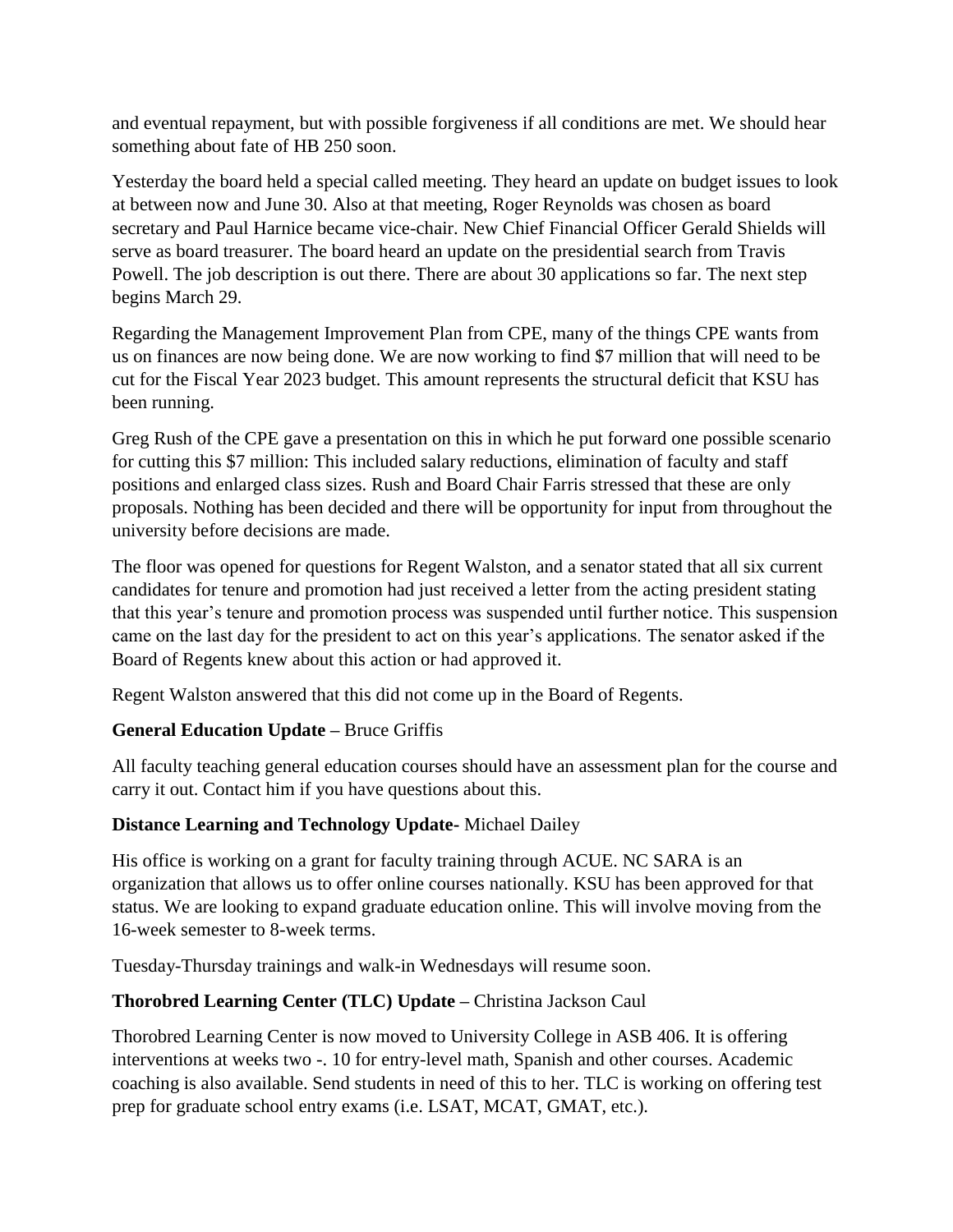## **Health and Safety Update –**Samantha Todd

The best mask is the one you will wear. It needs a bridge piece to push down over the nose. N95 and KN95 masks are best. There are some free masks being given out at Kroger, Meier and other chain pharmacies. Returning students were tested at move-in. Positivity was 2.2 percent. Known student vaccination is 66 percent. So far this semester there have been 28 student cases and 18 staff cases. Everything is virtual except classes. No spectators at sporting events. Only 40 percent of staff have uploaded vaccination status through ADP. The federal mandate is now lifted for this by a Supreme Court decision, but it should be done for data purposes. Go to the ADP website, or contact [humanresources@kysu.edu](mailto:humanresources@kysu.edu)

Regarding class excuses, Student Engagement has lost its assistant, so excuses will come from Destini Baker. Nurse Todd will notify us when our student has a positive test.

A senator asked about visitors on campus, high school groups, etc.

This will probably become possible later in the semester, Nurse Todd said. As of now admissions is touring family groups.

A senator asked about cleaning supplies.

Requests should go to [Issac.Yett@kysu.edu](mailto:Issac.Yett@kysu.edu)

Nurse Todd noted that students who refuse to mask should be removed from class and reported to Charles Holloway in University College.

# **Career Services Update –** Daryl Love

Career Fair February 23 will be a virtual event. KSU currently has 11 students enrolled in a program with the Medpro company that ends with a visit to corporate headquarters. Students get a certificate and \$500 upon completion. Career Services is working on getting students involved in the Grow with Google certification program and is looking for ways for students to get credit for intern experiences. Our students leave a positive impression with employers every time they get the chance.

#### **University College**

A report was submitted by Dr. Margery Coulson-Clark and read, in her absence, by President Clay. Faculty are urged to take attendance. Please have a minimum of TBA or Staff classes in student schedules when Fall 2022 pre-registration begins. We should expect 600 freshmen in Fall 2022.

#### **Academic Affairs Update –** Provost Leroy Hamilton

Spring semester opening session had 217 participants. Thanks to all faculty members who helped make that happen, especially Professors Grimes, Griffis, Freeman-Taylor and Wicker.

For the Management Improvement Plan, academic affairs has met with CPE on course offerings and faculty productivity. He's developing at team to redesign teacher preparation in the education division. We are working to become more efficient in closing low or no enrollment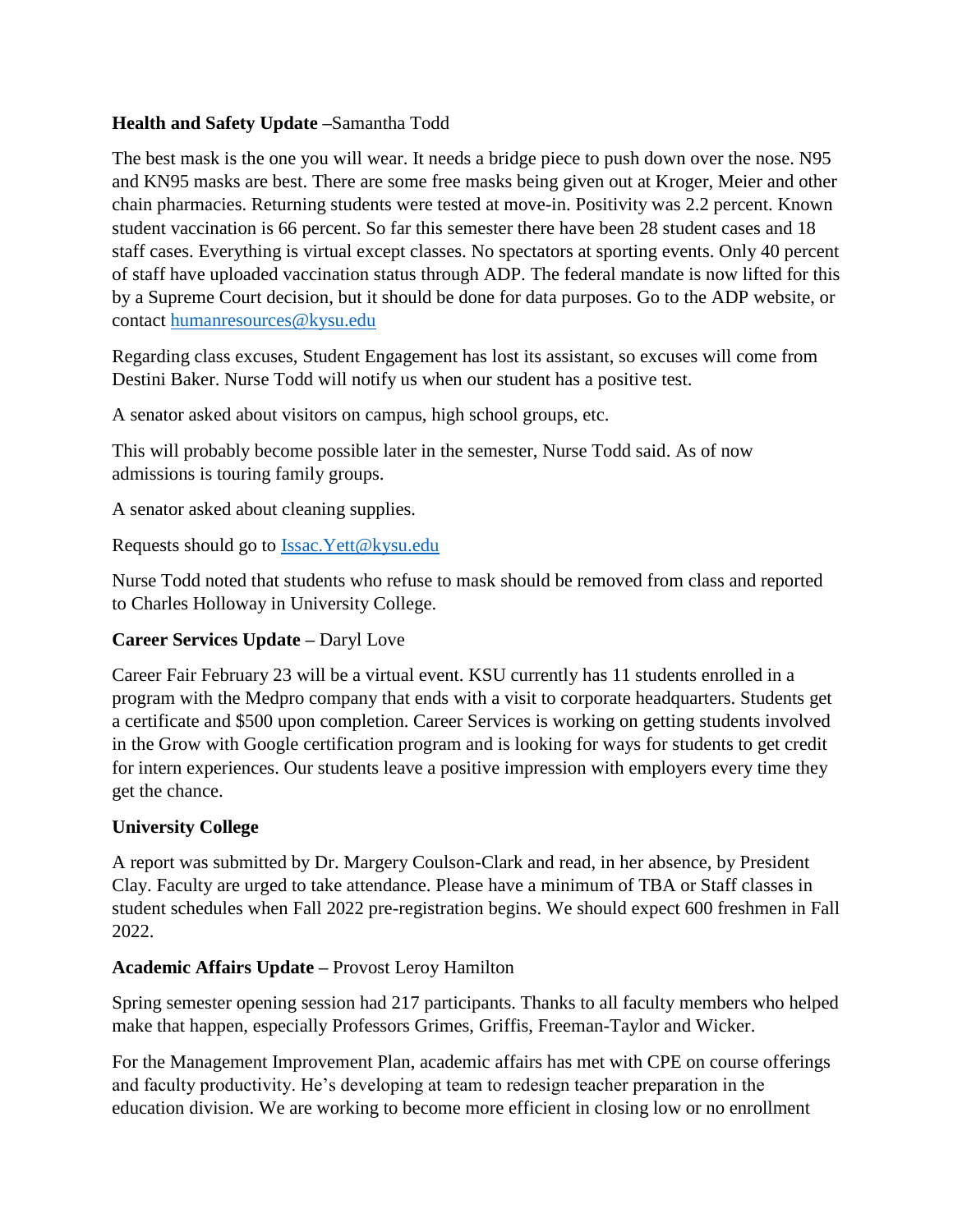sections. 99 were closed for spring semester. SB 270 in the legislature now will provide support for KSU's partnership with Simmons College in the West Louisville Project.

Upcoming assemblies—Atwood Day and Honors Convocation—will be virtual. All faculty should attend.

The provost is encouraging our faculty to use dual credit classes as an opportunity for recruitment for KSU. Our presence in the high schools is important.

Work is underway for Fall 2022 pre-registration. We need to get everyone registered before leaving for the summer.

All of us should help get positive news about KSU out into the community.

Nursing and business are in accreditation processes.

Please note KSU Day at the Capitol February 10 and the fish fry for legislators February 24.

Finally, Provost Hamilton addressed the suspension of the tenure and promotion process that was previously mentioned by a senator. He said that this suspension was in keeping with the executive order from the governor to get the university's finances in order. All applications will be held on file and the process will be resumed when the financial outlook is better.

#### **Faculty Senate Committee Reports**

#### **Academic Policy Committee –** Kristopher Grimes

At its last meeting, APC reviewed the results of the four-day class schedule survey. The committee's top priority this semester will be an attendance policy that will apply to in-person and online (synchronous and asynchronous) classes. There are federal requirements regarding attendance policies and we need to have a clear policy and follow it.

#### **Curriculum Committee** – Changzheng Wang

The committee had no proposals and so did not meet.

# **Professional Concerns Committee –** Gary Stratton

An action item will be coming soon regarding conduct of faculty elections. The committee is also looking at policy on contact hours vs. credit hours and the failure to implement an earlier action item on that subject that was officially approved all the way up, including by the past president. The committee is collecting information on mission-critical faculty positions that are vacant and need to be filled regardless of hiring freeze. The next meeting will take up the issue of the suspension of tenure and promotion and consider a faculty response.

Regarding the contact hours-credit hours Handbook amendment, Dr. Clay said that he will take that up in his next meeting with Provost Hamilton.

#### **Budget and Academic Support Committee** – Jennifer Ballard-Kang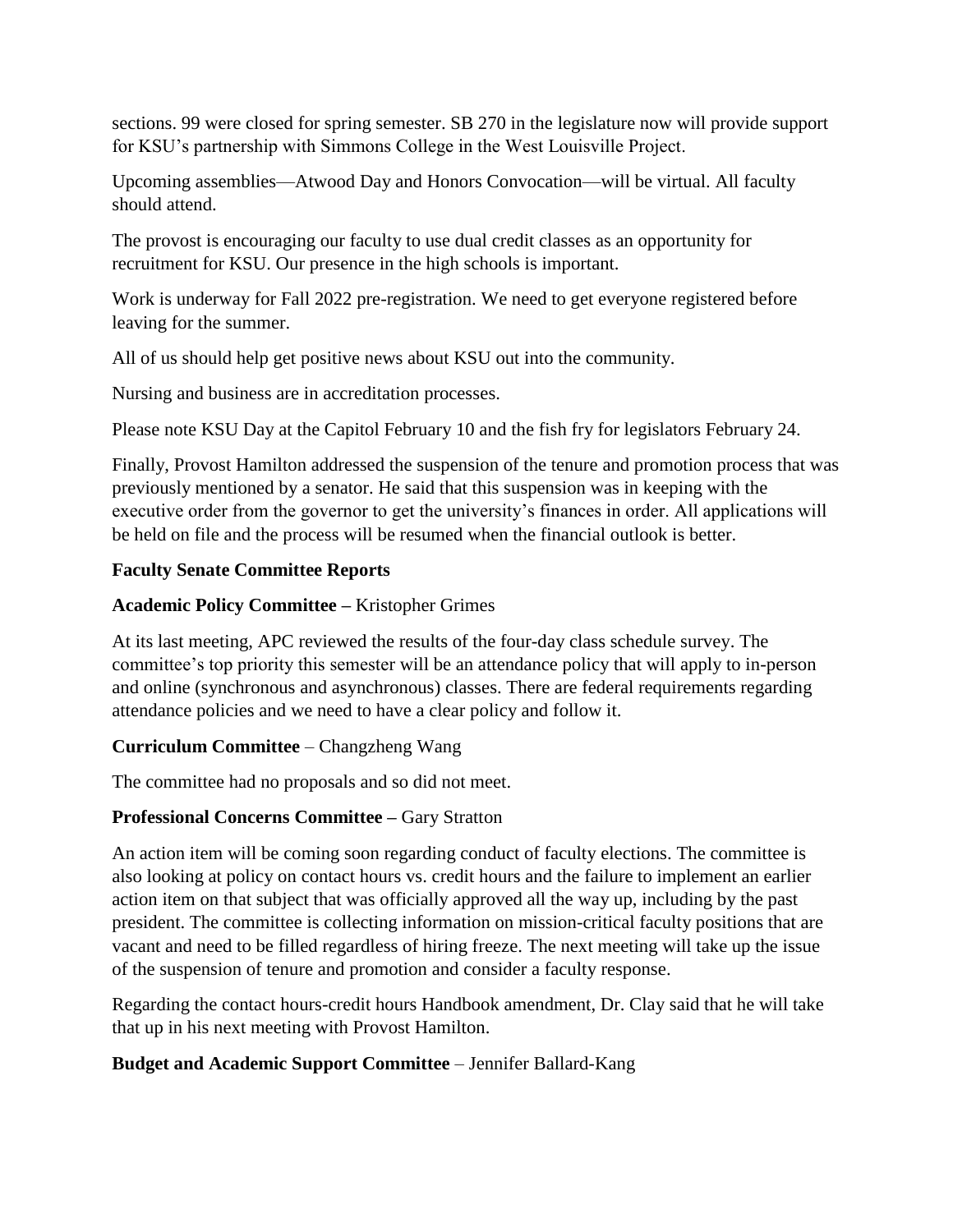Next Friday, the committee will meet with the university's new CFO, Gerald Shields. At this point in the meeting, Senator Ballard-Kang shared the slide from Greg Rush's presentation to the Board of Regents that put forward potential ways to save \$7 million from the 2023 budget:

| <b>Permanent Salary Reduction 15% over 100k</b>                  | 500,000<br>\$            |
|------------------------------------------------------------------|--------------------------|
| <b>Permanent Salary Reduction 9% between 70k and 100k</b>        | 550,000<br>S             |
| Restructure Bookstore contract or Book Scholarship               | $-$ \$ 400,000           |
| Reduction in institutional financial aid of 8%                   | 400,000<br>\$            |
| Increase class sizes (40% reduction in adjuncts)                 | 400,000<br>$\mathcal{S}$ |
| Eliminate 45 staff and faculty positions $(\$811k$ for every 10) | \$3,650,000              |
| <i>Operating Cost Reductions (10%)</i>                           | \$1,000,000              |
| 2% tuition increase                                              | 100,000<br>S             |
| Total options listed above                                       | \$7,000,000              |

All faculty were encouraged to submit ideas about these proposals, or alternative ideas for cutting the budget, to her or any BASC member so these can be taken up with Vice-President Shields.

Regent Walston noted that all faculty input on these issues should get in right away since the Board of Regents meets again in March.

BASC is continuing work on getting course fees back into academic units and conducting a grants training workshop this semester.

#### **Other Business**

Several senators and guests expressed strong concern about the proposals for budget cuts.

Concerned comments were also heard on the tenure and promotion suspension. A senator who was a candidate for tenure and promotion reported that the process had run on schedule from unit committees to chairs and deans to the university committee to the provost. When the process reached the acting president on schedule, she notified candidates that she would be taking the full time allowed to consider the applications. Then on February 1, 2022, the last day for her to act, she sent a letter to all candidates announcing that the process was suspended.

#### **Adjournment**

Meeting ended 11:55 a.m.

**Attendance**

**Senators**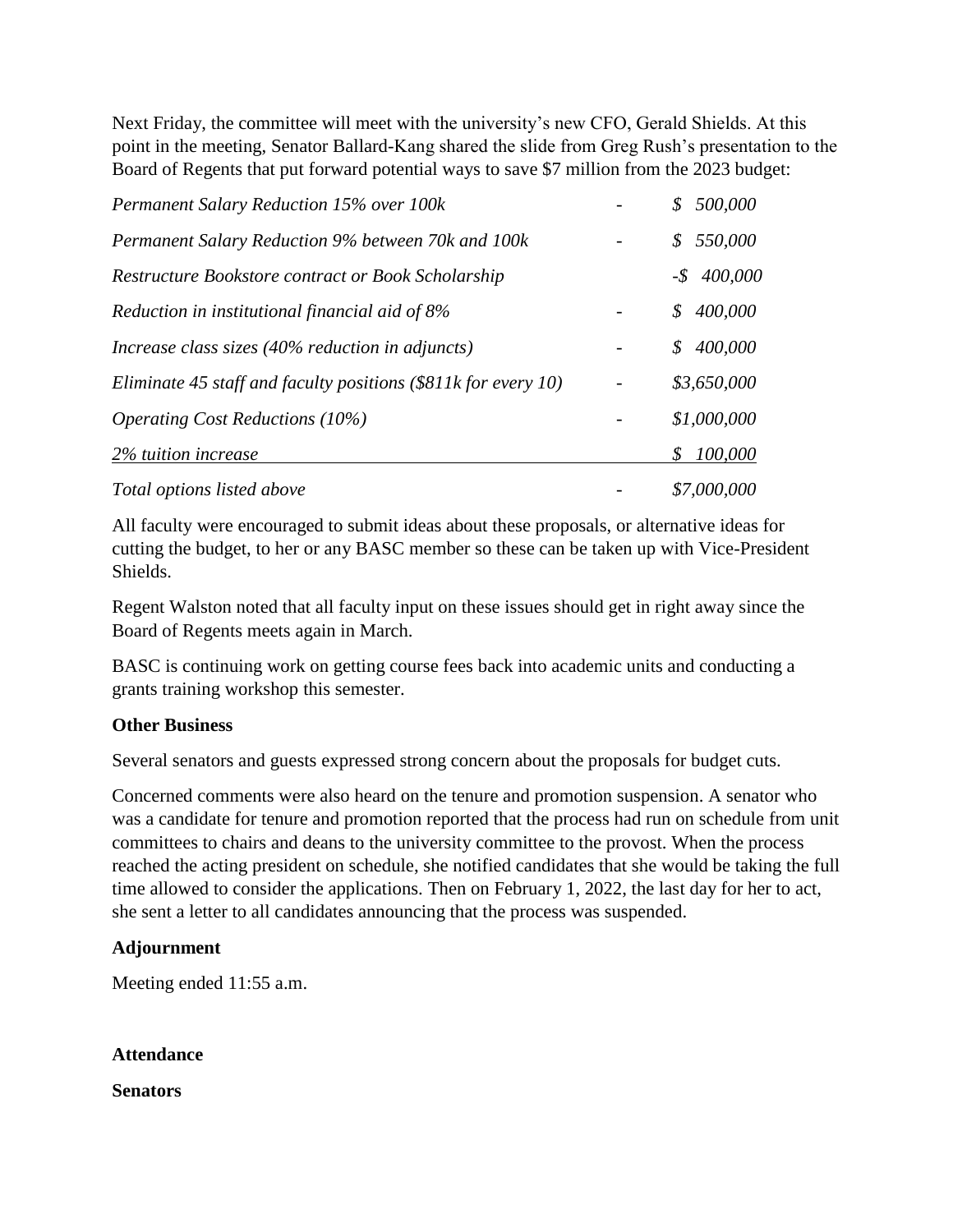| Phillip H Clay        | Fariba Bigdeli       |
|-----------------------|----------------------|
| Changzheng Wang       | Alexander Lai        |
| <b>Bruce Griffis</b>  | Mary Barr            |
| Kristopher R Grimes   | <b>Gary Stratton</b> |
| Daniel D Collum       | Noel Novelo          |
| Barbara Witty         | <b>Shawn Lucas</b>   |
| Jens Hannemann        | Fariba Kashan        |
| <b>Nancy Capriles</b> | Gavin Washington     |
| Jennifer Ballard-Kang | James Obielodan      |
| <b>Bobby Walter</b>   | Rozina Johnson       |
| Buddhi Gyawali        | Rene Desborde        |

# **Absent**: Keith McCutchen

# **Guests**

| Daryl Love                | <b>Sharon McGee</b>          |
|---------------------------|------------------------------|
| Maheteme                  | Ban                          |
| Samantha Todd             | <b>Joy Coles</b>             |
| Berkley N. King, Jr.      | Ken Andries                  |
| Tierra Freeman-Taylor     | Eric Yang                    |
| Frederick A. Williams Jr. | Dantrea Hampton              |
| Herman Walston            | Christina Caul               |
| Yun Jiang                 | <b>Karen Cotton McDaniel</b> |
| Kirk Pomper               | Michael D. Dailey,           |
| David Shabazz             | <b>Timothy Forde</b>         |
| Li Lu                     | Keturah Nix,                 |
| Mara Merlino              | Mary Ellen Broaddus          |
| Debbra Tate               | <b>Avinash Tope</b>          |